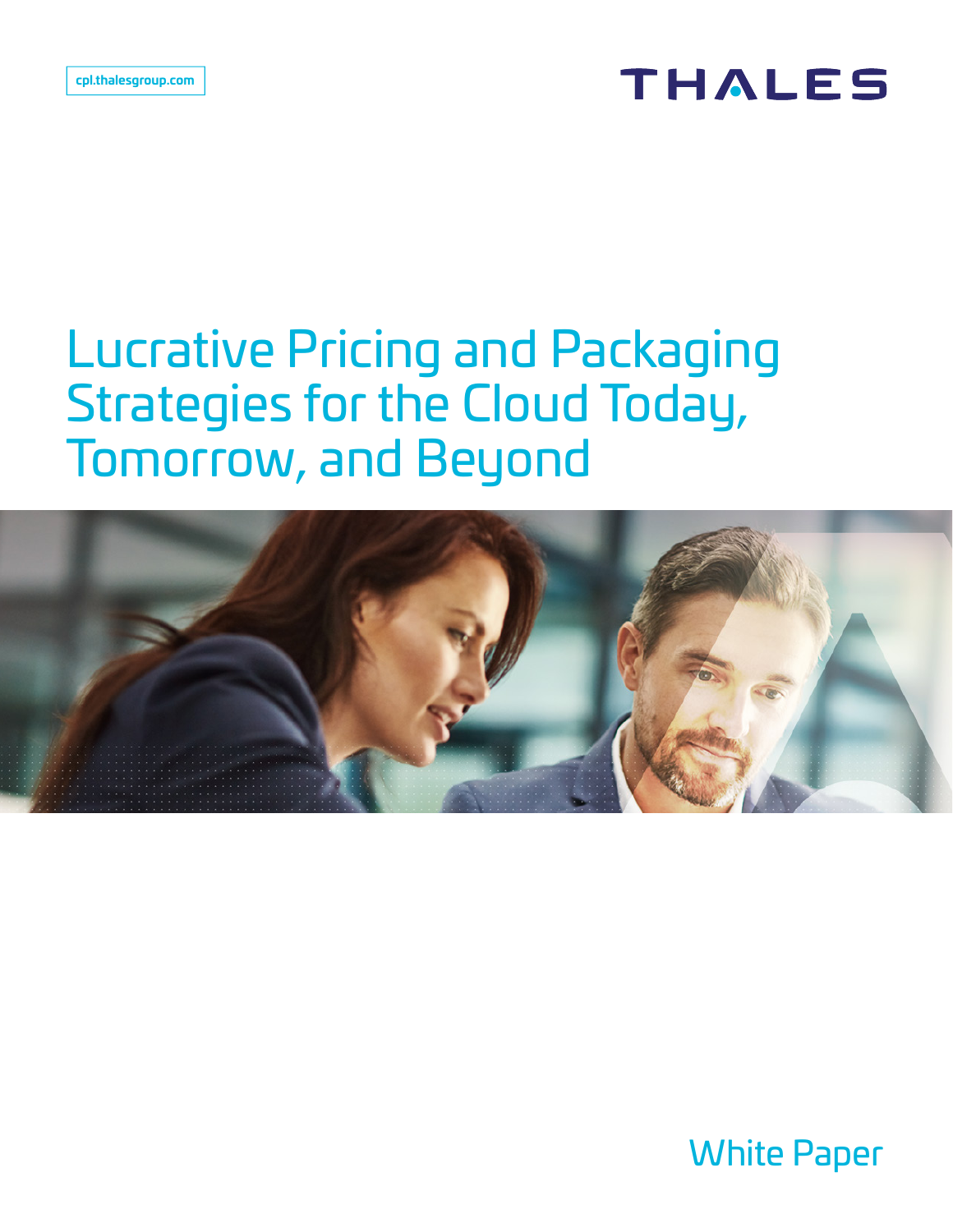### Executive Summary

Software pricing and packaging is an art form regardless of whether it's delivered as a service or as physical onpremise software. There is also a lot of science involved. This paper explores the most critical aspects of introducing and managing SaaS applications and presents independent software vendors (ISVs) with ideas on how to build, execute and manage effectiv e software pricing and packaging strategies for cloud services and recurring revenue streams.

You will find valuable information to help ensure success, whether your objective is to build a customer base for a new offering, to introduce a cloud service to an already established on-premise customer or, ultimately, to migrate all of your onpremise business to the cloud. The first step is to adopt a recurring revenue based pricing since this is a major step towards a service based product offering. This paper looks at emerging best practices and real world ISV successes that will help you feel confident in your ability to tackle the transition to a recurring revenue based business.

" A common framework has emerged for how companies are developing successful strategies for pricing software in the Cloud."

### Pricing & Packaging: Both Art & Science

Pricing for software and services is very much an art but there's also a lot of science involved. A common framework has emerged for how companies are developing successful strategies for pricing subscription software. As the concept of recurring revenue continues to evolve, there are a variety of case studies and best practices we can use to identify the typical components of almost every successful strategy.

### How Recurring Revenue is Different

One of the things that both recurring revenue and software as a service enables ISVs to do is to get away from what's been wrong with traditional on-premise software pricing in the past. Traditionally, on-premise software was sold through a perpetual license with an added maintenance contract and customers are incented to buy a lot of seats up front and then pay an ongoing maintenance fee on top that each year. For many reasons, this does not work in every customer scenario.

Today, much software is sold on a recurring revenue basis; a majority of CFOs report that a majority of their revenue is already subscriptionbased, 1 and that number is only increasing.

With software as a service, your software is offered as an alwayson service. There are some interesting things you can do in terms of the types of metrics and the types of meters that you offer, just by nature of the fact that you, or a service provider that you designate, are running a single instance of the software application for many customers.

" Making a transition away from a physical product and moving to a SaaS model means the entire process is much more relationship focused."

There is a great deal of tracking you can do in a SaaS environment that is hard to do in an on-premise environment, especially after the fact when the customer has already installed the software and has an established way of pricing. So the whole subscription model, brings many unique features and attributes to a fast-pricing approach, and also opens a realm of possibilities that really haven't been available in the software world before.

And as you transition from a physical product to a SaaS model, the entire process becomes much more relationship focused. So instead of a physical product, your customers will receive access to software resources that will help complete a business process for them. You, the vendor, are providing the software service and the customer is making an ongoing decision as to whether to pay for it based upon the value they derive. SaaS is much more of an iterative process, which can start off small and continue growing over time.

" The high-level description of SaaS as an architecture and delivery model focuses on shared infrastructure, shared applications, and subscription payments."

As an ISV considering the software as a service business model, it's important to understand exactly how SaaS differs from traditional on-premise product and business models. The high-level description of SaaS as an architecture and delivery model focuses on shared infrastructure, shared applications, and subscription payments. In theory, it all sounds rather easy for a traditional ISV to deliver. But in reality, that simplicity can sometimes mask the complexity required to execute SaaS correctly.

1 https://www.cfo.com/content/uploads/2019/01/CFO\_Salesforce\_1.pdf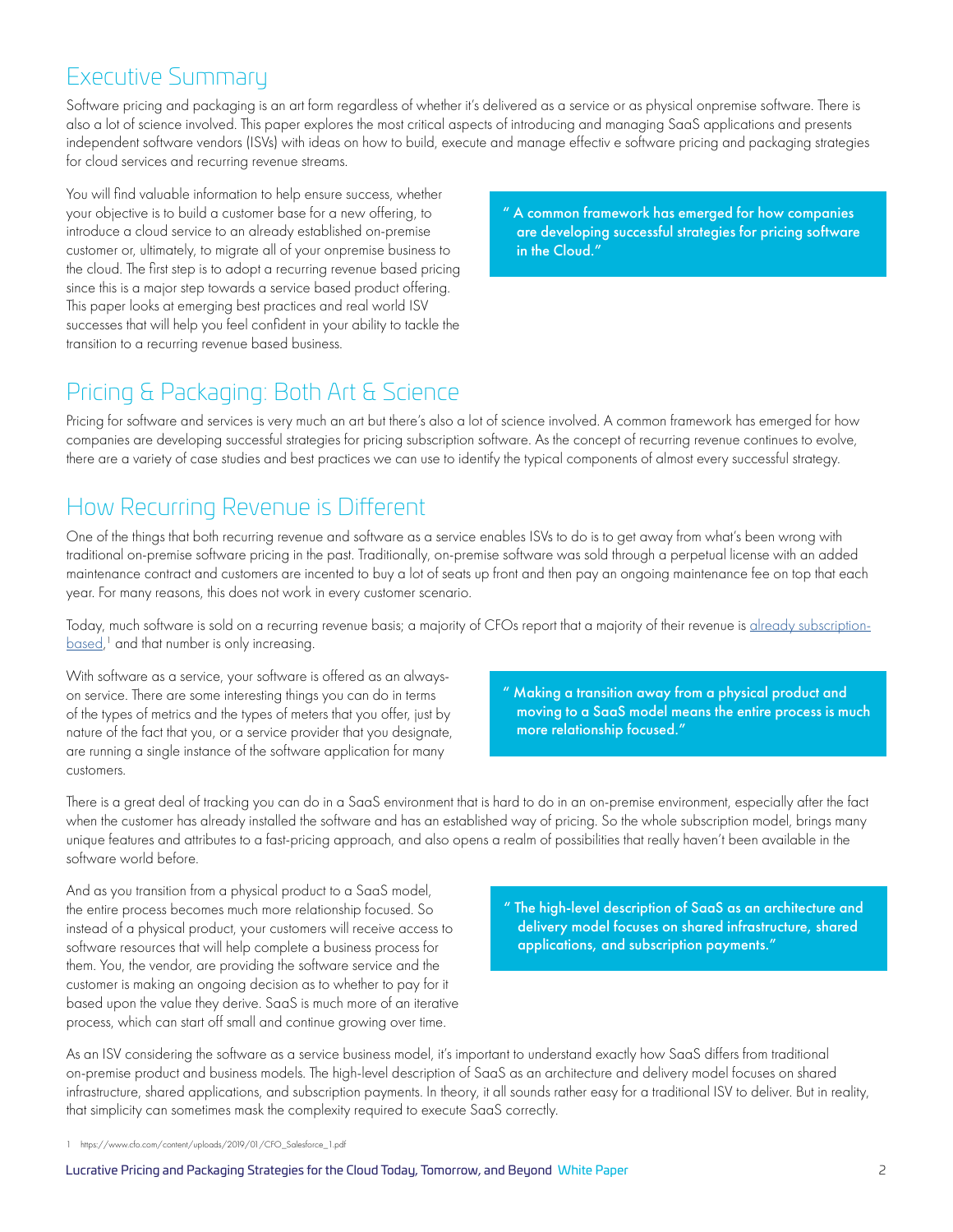### Software as a Service Characteristics and Requirements

There are many service characteristics that ISVs have to consider. As you look at the following list, you will see that each scenario carries a new perspective on software creation, delivery, and the product lifecycle, which most traditional providers don't have. There are also important requirements that ISVs considering adding a SaaS product or fully transitioning to SaaS will have to meet.

#### 1. SaaS applications are typically hosted off-site and by a third-party provider

"In-the-cloud" execution, for most practical purposes, means your software is hosted at an off-site location by a third-party provider. When software is offered as a service, ISVs or their designee provide users with a Service Level Agreement (SLA) that will guarantee most aspects of service delivery, including technology and customer service.

#### 2. SaaS applications are accessed via the internet

SaaS applications are accessed through a standards-based, universal network which also requires ISVs to provide N-scalable service.

#### 3. SaaS often requires minimal or no IT skills to implement

Since users access your hosted applications online, the specifications of service are simplified and there is no lengthy time to implement – unlike many on-premise systems. As a result, ISVs are required to provide real time service and, in many cases, are working with non-techie types within the enterprise.

#### 4. Automated provisioning

Inherent to the SaaS delivery model are self-service requesting, near real-time deployment, and dynamic and fine-grained scaling. It's a transactional environment that requires ISVs to provide dynamic scaling and flexing of capacity.

#### 5. Fine-grained pricing

Most SaaS contracts include subscription-based pricing, often based on usage. ISVs must be able to provide and support usage-based pricing (though some mask this granularity with long-term, fixed price agreements.) ISVs pricing strategies should be based upon ongoing delivery of shared value.

#### 6. Shared resources/common versions

Configure vs. customize, with integrations and client-side optimization. ISVs offering software as a service most often provide a single code base, multi-tenant architecture.

### Key Components of SaaS Contracts

There are many interesting and exciting things you can do with SaaS packaging and pricing. What follows is an explanation of some of the key components that should be part of every SaaS project.

A subscription model is the first and most basic component. With a subscription model, users pay on a recurring basis to access software as an online service. As long as the customer continues to pay for it, they get access.

Pricing metrics are another component of SaaS contracts. Pricing is typically subscription-based. With SaaS, there are a variety of userbased metrics you could use because of the metering and tracking capabilities available when you run an instance of an application for the customer, as opposed to the customer running an on-premise application. The most simplistic example would be to measure how many business users are accessing the service. But much more sophisticated scenarios exist. For instance, which features are used most often, or which features are most popular at a particular time of day or particular segment of the market? There are many possibilities.

The contract term is also a key component of any SaaS contract. From a term perspective, you could specify month to month or multi-year, but, on average, where things tend to pan out is with an annual contract. And here's why. As a consumer or a business user, do you really want to cut a PO every month? Do you really want to go through the decision making process on this cloud application every month? No. Once the decision has been made, most customers would rather just set it and forget it. For trials or evaluation purposes, it might make sense to offer shorter-term contracts. But once customers are ready to commit, chances are they will sign a one-year contract. This is the nature of a subscription approach.

One of the customer challenges (or fears) when it comes to contract terms is that once they become reliant on the application, the service provider will raise the price for the next term. It's a very common scenario. Therefore, inorder to lock in pricing, business customers will often negotiate multi-year contracts. Best practice advice is to take a

" Subscription revenue must be recognized as the service is delivered."

very customer-friendly approach and offer term options. With SaaS contracts, it's quite common to see a one-year, a three-year, and even a fiveyear option. And the per unit price is reduced as the term scales out in time.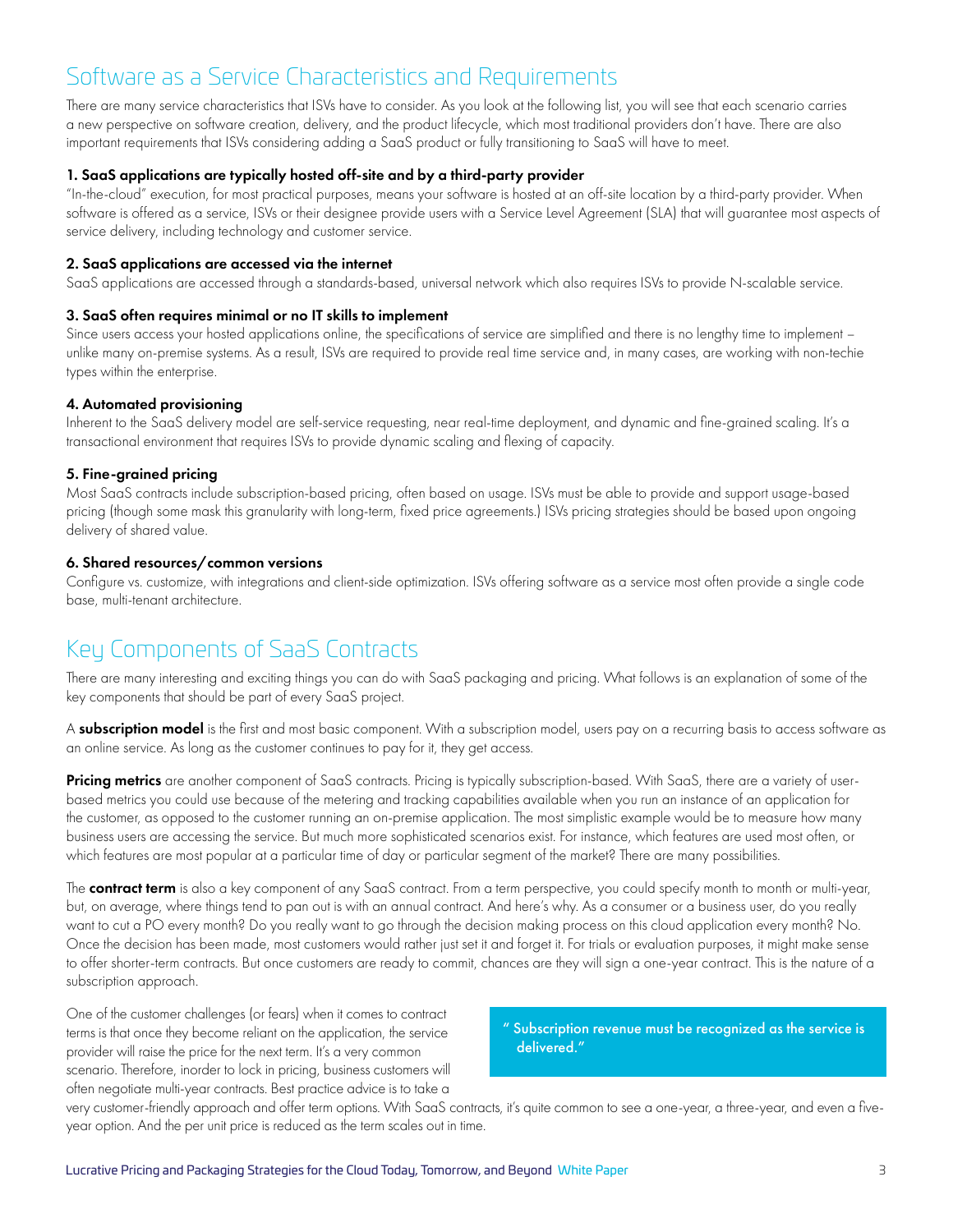Two more important contract components are **billing** and **revenue recognition**, which go hand in hand. Billing, even if it's for a one-year term, is typically up front. So a customer that signs for a one-year term generally pays for that one-year term at the beginning of the service. The revenue, of course, is not recognized at that point in time because subscription revenue must be recognized as the service is delivered, which is part of the revenue-recognition rules around subscriptions and software as a service.

Maintenance revenue terms work the same way. Revenue recognition is ratable over the term of the agreement. Though SaaS implementations are much shorter and on a much smaller scale than an on-premise implementation there may also be professional service start-up charges associated with signing a new customer. The professional services component is recognized on a different schedule than the actual subscription service.

A Service-Level Agreement (SLA) is also an important component of SaaS contracts. When software is offered as a service, ISVs or their designee provide users with an SLA that guarantees most aspects of service delivery, including technology and customer service. The customer service guarantees often include availability of support resources and response time on technical support requests. The technology guarantees can include error resolution time guarantees, system response time guarantees, and almost always include system availability or uptime guarantees. If service levels are not met, it can negatively impact revenue for the ISV because money is given back to the customer. SLAs with moneyback terms are a standard that started with telecom service providers and ASPs many years ago.

A component that is unique to SaaS contracts is the dynamic scale up and down. If you consider the on-premise, traditional license-plusmaintenance model, there really is no way to scale down from an accounting perspective, especially because perpetual license revenue is recognized up front. It is difficult to give licenses back to a software company that's already recognized that revenue. There are sometimes exceptions made for very large and important accounts in specific cases, but it's definitely not part of standard policy.

On the flip side, when subscribing to the software and receiving access to it during a defined period of time, the scaling up and scaling down is a lot easier from a back- end accounting perspective—and it's certainly expected from a customer perspective. When you get to the more utility or actual pay-peruse (not pay-per-user) pricing models, you have to think about using a metered approach that scales up and down dynamically, meaning your customer might have different prices they're paying within a month, or even within a day.

### Keep it Simple But Not One Size Fits All

Additional SaaS contract considerations include predictability, setup fees, minimums, and differential pricing.

#### **Predictability**

For software vendors **predictability** means consistent costs (the cost of service per user) and recurring revenue. For users, predictability means pricing plans that provide cost smoothing over time and cost based on consumption. These pricing criterions make it possible to

" A poor economy and shrinking budgets have made it essential that ISVs ensure SaaS customers quickly receive value for their money."

plan for more users, or increased transactions, or increased storage needs, so that customers can budget accordingly. Best practice advice is to build pricing plans with distinct cost-based and value-based components with relatively flat on-boarding costs to users. ISVs should also consider building an array of tiered high-value offerings. Some examples include storage, network optimization, integration, data cleansing/ analysis, test and code QA for customizations or advanced billing automation.

#### Setup Fees

Traditionally, as a penalty to those users who chose to defect, SaaS providers charged high setup fees. This practice is now shifting. A poor economy and shrinking budgets have made it essential that ISVs ensure SaaS customers quickly receive value for their money, by removing or dramatically constraining setup fees. Before determining setup fees, ISVs should ask themselves: how much will implementations actually slow down the sales process? What amount is reasonable, and how does this charge influence my monthly recurring prices? The goal is to remove the barriers and to quickly get the customer to value.

#### Minimums

Several SaaS vendors employ usage-based pricing models similar to the usage tiers on cell phone plans. Like cell phone carriers, these ISVs have chosen to decrease their implementation fees in order to lock in higher minimums.

#### Differential Pricing

Most vendors calibrate their SaaS licenses so that there is a 3-4 year break-even point versus on-premise licensing investments. Larger, more established vendors typically do not give customers a price break, but do offer them more options. The up-front design of differential price plans is based on a variety of things, including brand maturity and premium price, and must be set in the minds of buyers.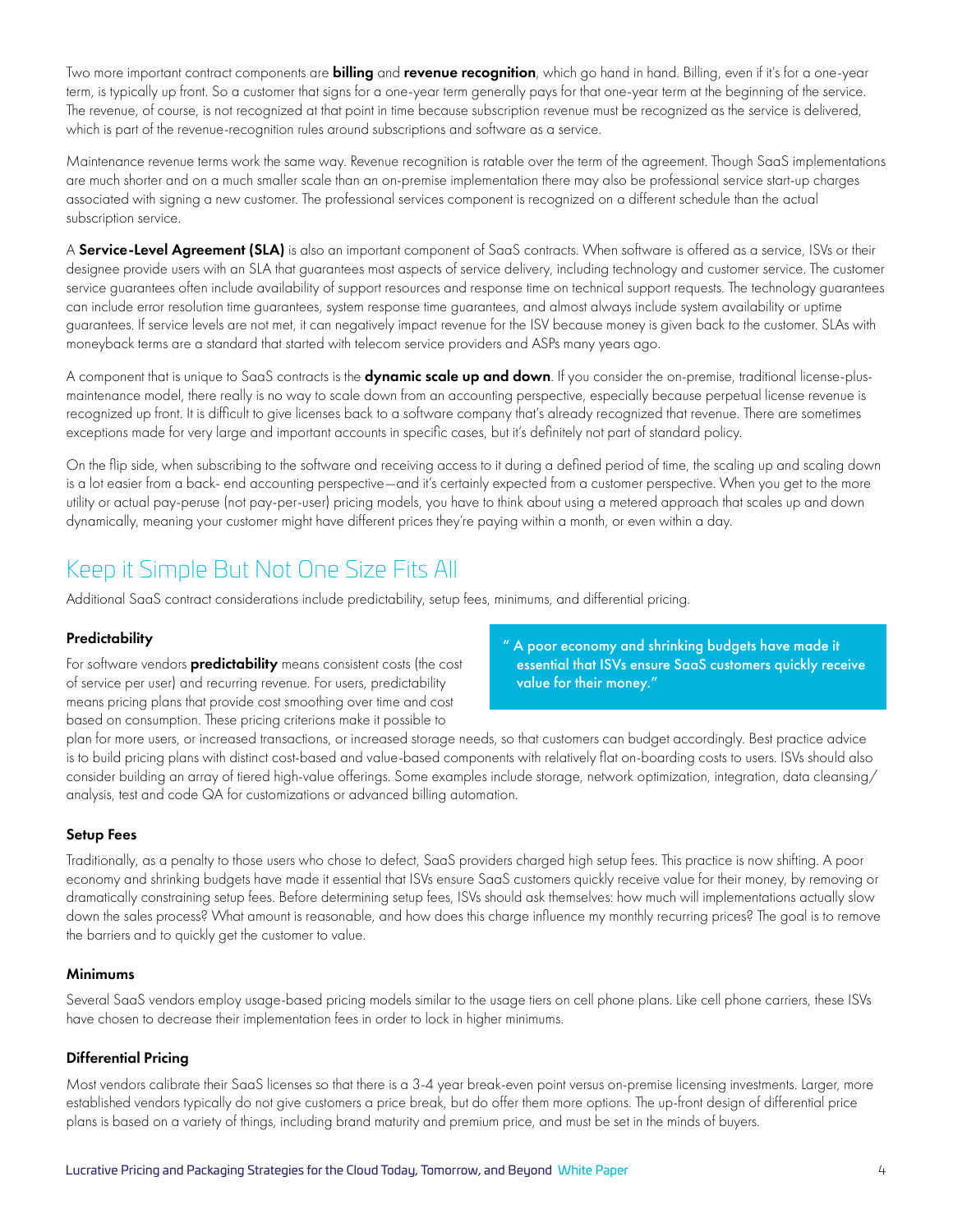For example, consider an established ISV with an established enterprise e-mail product, with several hundred million dollars in annual revenue and a strong user base that employs differential pricing. The ISV knows the average cost per user to run their product, which includes license, maintenance, support, full-time staff, hardware, utility costs, and so on. Even though users can get a comparable hosted e-mail solution for only pennies per user, this established ISV, with its premium franchise, commands a consistently higher price.

So when they roll out their hosted e-mail solution, they could employ differential pricing. They use a benchmark price and positioned the new offering at a slight advantage to it – which, in theory, controls price erosion. It is important to note that customers have indicated repeatedly in surveys that they feel the value in multi-tenant architectures is that the provider will pass on the lower costs to the end user. Differential pricing that is too high is seen as out of touch with a cost-plus method or the value of the offering, and buyers may avoid it as not truly new.

It's a balancing act to keep it simple but not one size fits all. Balancing the flexibility as your pricing evolves, while also continuing to meet the needs of your customers as they become more mature and more enterprise oriented. It's important to remember that the roots of software as a service and the cloud are in simplicity.

At this point, you may be wondering if there are ways to easily address your pricing and packaging strategies for SaaS. The answer is yes. And it all begins with your business objectives.

### Pricing & Packaging Begins with Business Objectives

Pricing and packaging strategies should always be driven by your business objectives. In other words, step back and take a look at the big picture. What are you trying to accomplish?

For example, are you trying to grow your customer base for a new entry into the market, or maximize revenue from a mature offering, or trying to differentiate your offering to defend against competitive pressures?

This paper looks at pricing and packaging from three different perspectives, and explores some of the objectives and strategies for each.

- **•** A new pure-play SaaS startup, with a SaaS-only offering.
- **•** An established software vendor with an existing on-premise portfolio, attempting to launch a new SaaS application to a new market or customer segment.
- **•** An established vendor with an existing on-premise portfolio and a strong customer base wishing to augment the existing portfolio with SaaS or even migrate over to SaaS completely.

Whatever your objectives, they undoubtedly will influence which pricing and packaging strategies you choose to help meet your financial goals.

" The key objectives are to build your customer base and then to optimize revenue."

### Kick-Start a New SaaS Offering

In either of the first two scenarios above, the key objectives are to build your customer base, and then optimize revenue. The first step in establishing your new SaaS product or business is to build a customer base. You need customers for market validation, revenue, product direction, and to stake a claim against potential competitors.

Next, you'll be focused on continually growing your user base and, as the offering matures, you will need to start concentrating on optimizing revenues through the monetization of new features, and then by differentiating your SaaS application through packaging and various licensing models.



### Establishing Market Share

The key to establishing market share is in tying the value of your service to your pricing model and balancing that with your business objectives. This may sound obvious, but it is important to emphasize that one of the benefits of SaaS is that you can monetize in so many different ways.

When the goal is to quickly gain customer adoption and market share, it needs to be easy for customers to experience the core value of your offering with little or no barrier to entry. The following examples are just a sampling of the various models being used today to build a customer base and establish market share.

" One of the benefits of SaaS is that you can monetize in so many different ways."

Define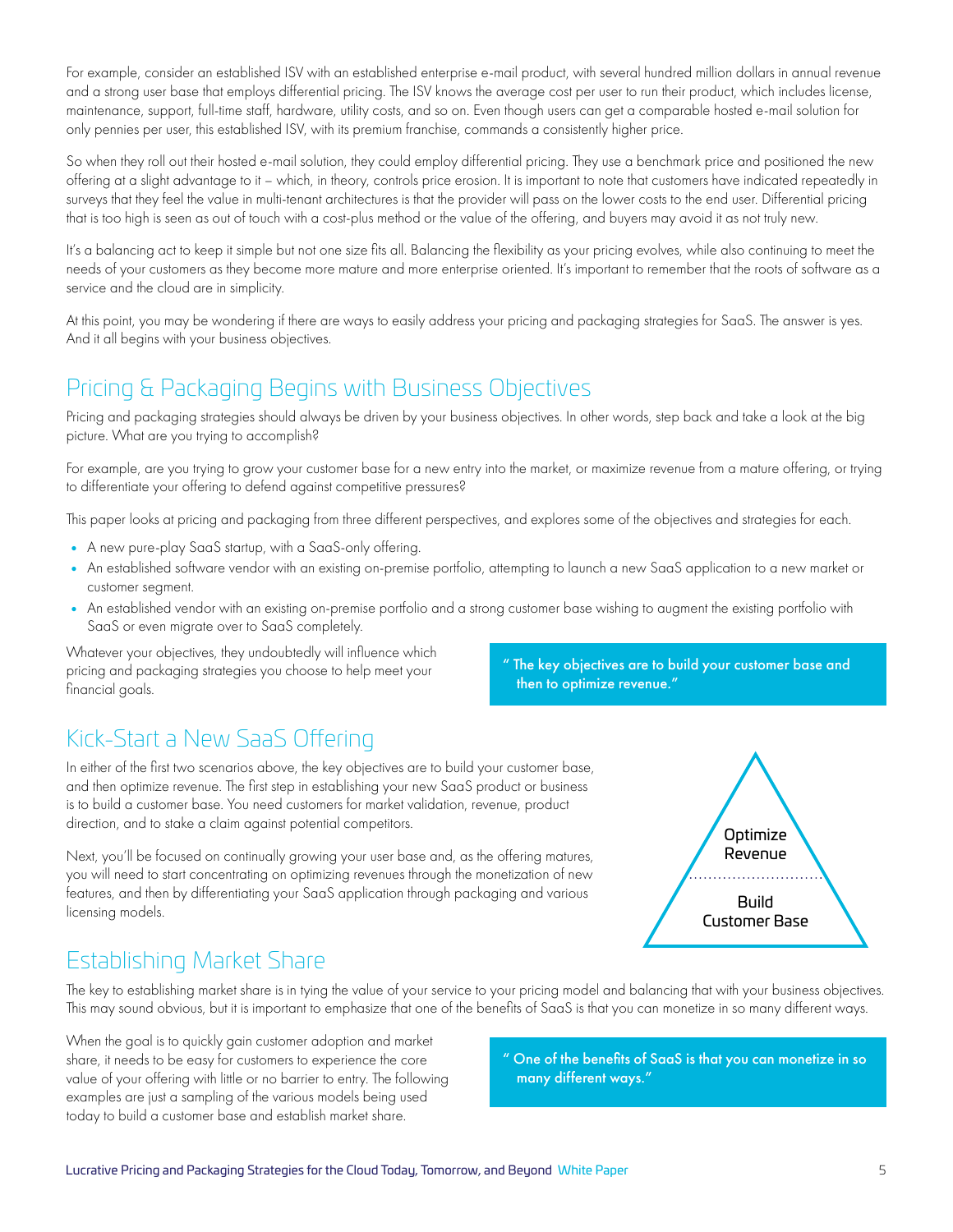### The Freemium Model

With the freemium model, you provide your core functionality for free and establish a pay-for-upgrade path that includes increased functionality.

This model is recommended when the value of your offering is derived from some sort of collaborative capabilities. In other words, where there's more value derived by individual users and their interaction as the user base grows, a freemium model may work well. Another scenario where freemium is a good choice is when the technology or the functionality is not well understood by the market. The freemium model is also a good option when there is a substantial increase in value to the user if they upgrade from the free version to the paid version. With a freemium model, if it is hard to demonstrate the value in moving to the paid version, you run the risk of getting stuck with a large user base and no revenues. The important message here is to be very careful how you segment your functionality between free and paid for.

LinkedIn, is a good example of a successful freemium model. LinkedIn free users can maintain their professional network of present and prior work associates, industry colleagues, and contacts. LinkedIn generates revenue in three ways—premium subscriptions, corporate solutions (such as recruiting services), and advertising. They are operating profitably and 2019 revenue was nearly \$7 billion, <u>with 25% growth over the year before</u>.<sup>2</sup> LinkedIn shows impressive growth fueled by a rapidly growing user base and a clear differentiation in value derived from the premium subscriptions.

As another example, Canva is a template-based design platform that allows anyone to create beautiful, shareable graphics. But as CEO Melanie Perkins mused, people who have never designed something aren't going to have confidence until they experience success, so the on-boarding experience must be effortless. It needs <u>to lead to quick, happy results</u>.<sup>3</sup>

Here, the free subscription model reigns supreme. Canva uses the freemium pricing model to give users the opportunity to create endless quantities of beautiful designs without paying a penny. Only after users are hooked does Canva look to more advanced pricing tiers to increase customer value and make a profit.

And users are definitely getting hooked on Canva. The company estimates that over 80% of Fortune 500 companies are using Canva, and the company has been valued at over one billion dollars.

" Choosing which model works best for your business will depend upon your objectives, your application, and your target market."



" Best practice...suggests you take away the barriers to entry. Set a relatively low price point for a limited feature set and minimize or avoid set-up fees as much as possible."



- 2 https://www.microsoft.com/en-us/Investor/earnings/FY-2020-Q1/press-release-webcast)
- 3 https://cpl.thalesgroup.com/2020/03/14/six-creative-companies-using-subscription-models-brilliantways-0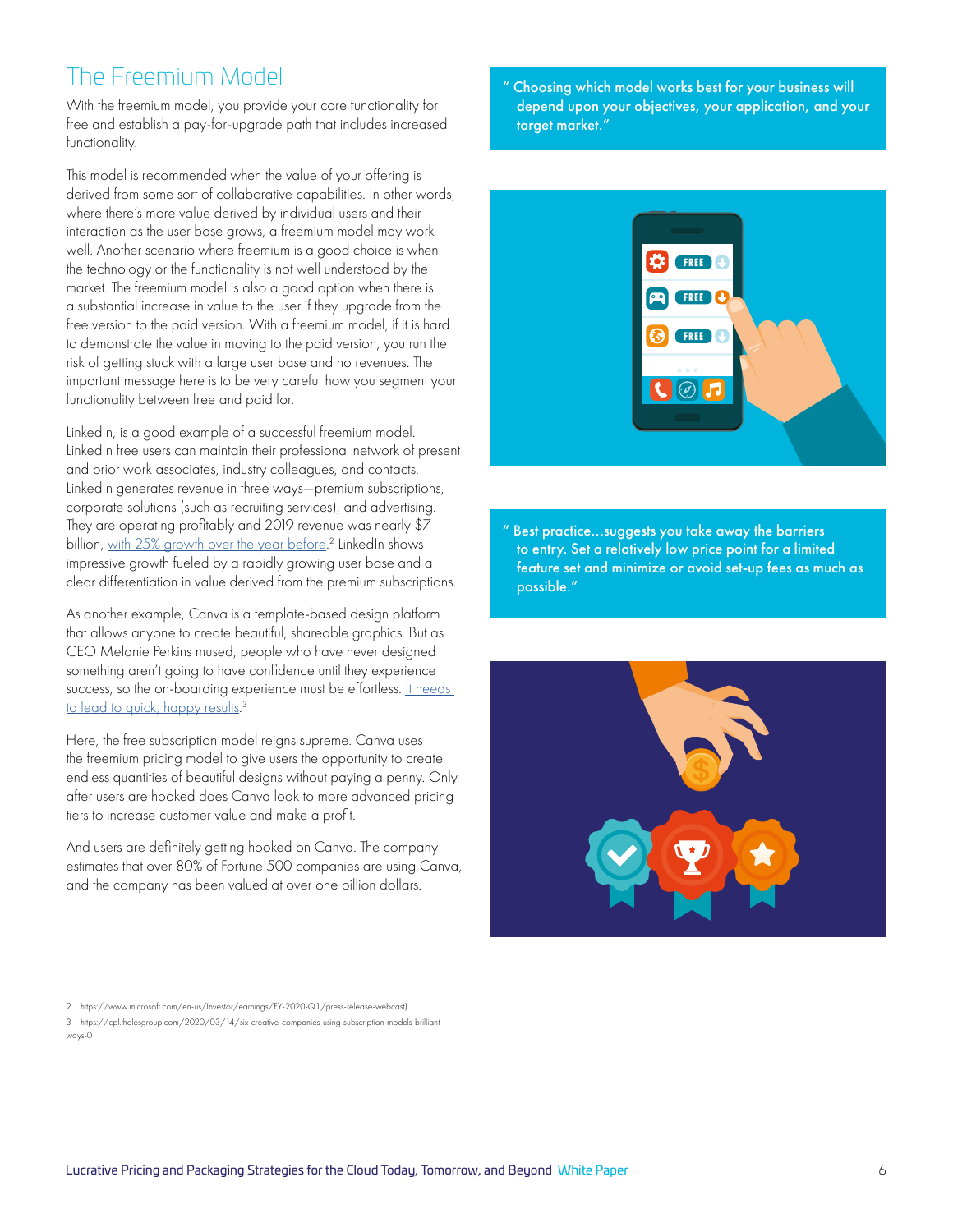### The Feature-Limited Model

With the feature-limited model, you provide a relatively low-cost version of your software service to encourage rapid adoption but limit features to encourage upgrade sales. The price should be set relative to other available solutions. For example, if you are the first vendor to offer a SaaS solution in a market that has traditionally been served by on-premise solutions, then you can use the established market value as your entry point for that functionality to set your own pricing. You could also set your price at a slight discount from the market value and emphasize the benefits of SaaS to the customer (time to value, lower upfront costs for deployment, less commitment, etc.). If this approach sounds familiar it's because it is one of the models that has been used for onpremise software for many years. However, with SaaS, there are some key differences to consider:

- **•** A feature-limited model is best suited to SaaS offerings that do not rely on collaboration or community interaction to drive business growth.
- **•** A feature-limited model is better suited to offerings that have an established market value.
- **•** This can be the best approach for those providers that are unable to shoulder the costs of delivering a free service in scale.

If you employ this model, it is critical that you take away the barriers to entry. Set a relatively low price point for a limited feature set and minimize or avoid setup fees as much as possible. You will also want to limit term commitments as much as possible; likely nothing longer than one year. Depending upon your market, you may even want to adopt a no-contracts approach to start out. You can then incent customers to move to higher price points, longer term commitments, and the like, based upon how you package and price your capabilities. It might also be beneficial to focus your limited features on solving narrower use cases. Salesforce.com has consistently done a good job with the featurelimited model in their entry-level offering, with revenue growth derived from organizations that increase their user bases, as well as move up to higher-priced, more feature-rich editions.

### The Pay-as-You-Grow Model

The pay-as-you-grow model is a usage-based or transaction based model in which customers only pay for what they use, with no recurring or base fees.

This model is dynamic and allows the most flexible pricing for customers. With this model, customers take on very little up-front risk. Pricing is on a metered or per-unit basis and is generally higher than fixed or tiered plans.

Real-world examples of services, in which value is closely tied to usage, are Amazon Web Services (AWS) or Skype. The pay-as-you grow or metered use models can be very desirable when trying to grow your customer base. Once your customers become accustomed to your offerings and develop a consistent baseline of usage, there will be opportunities to grow revenues and reduce their potential variability.

These are just three of the many options available with SaaS. Selecting which model (or models) will work best for your business depends upon your objectives, applications, and target markets. Once you've built a solid and growing customer base, you need to turn your focus to growing your revenue.

" The pay as you grow or metered use models can be very desirable when trying to grow your customer base."

#### Increasing Profitability

After you've developed a solid customer base, it is important to focus on growing revenues—through your existing customer base and by expanding into new markets.

As an example, let's look at Skype, which is a free service. Beyond the free offering, they have subscription models, as well as usage models. They've based their packaging and license models upon the different segments in their customer base.

Another example is a network appliance provider that is considering adding services to their existing product portfolio. This provider believes they could maximize their profits with a user-based licensing model, but they recognize that in order to optimize revenue, they'd have to offer subscription-based licensing, as well as fixed-base pricing, in order meet the needs of all customer segments.

Another example is a pure-play SaaS startup, which went through over 50 pricing and packaging changes in the first 18 months following launch. To gain traction and grow the business, they were constantly changing feature sets and pricing approaches. Although this may be an extreme example, this is common feedback about the need to be able to rework pricing and packaging during the early stages of launching a service and on an ongoing basis. Customers expect this agility in the SaaS world where the perception is that it is easier to adjust packaging and licensing more dynamically.

It is important to be flexible in packaging your software services and to offer diverse licensing options. The examples above help illustrate how important it is to not only look at which license models work best for your application and your business but also for the value proposition that your customers fit within.

" It is important to be flexible inpackaging your software services and also to offer diverse licensing options."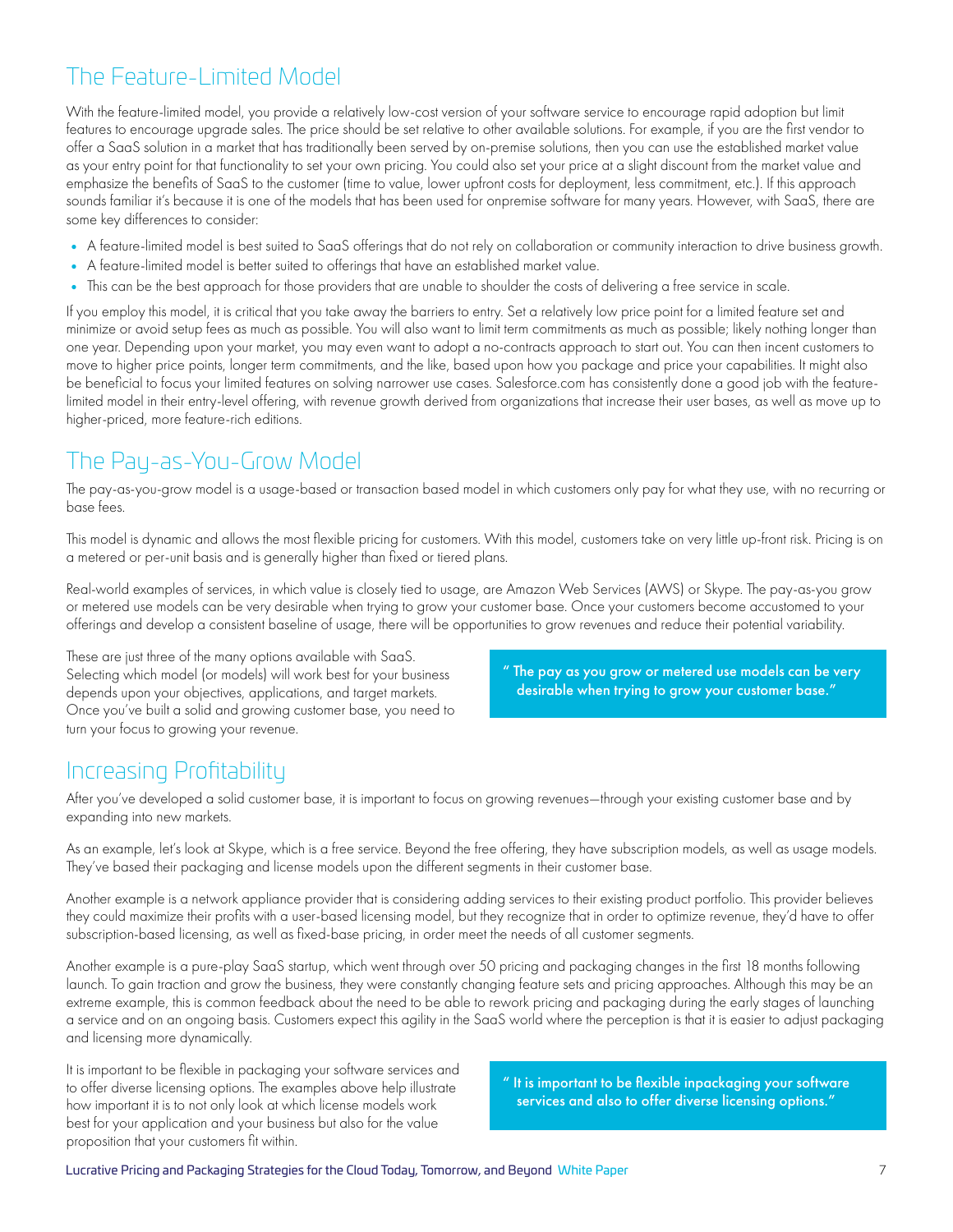### Evolving an Established On-Premise Strategy to Include SaaS

If you are an established software vendor with a traditional on-premise software offering that you want to augment with SaaS, you will be referred to as an ISV with a hybrid offering—meaning your portfolio will include part on-premise software applications and part SaaS applications.

A hybrid provider is much like a hybrid vehicle. A hybrid vehicle has a traditional gasoline engine that fuels the car. This engine is like the on-premise portion of your portfolio. Now, adding a small electric motor to the hybrid vehicle makes it much more efficient, just as adding SaaS to your onpremise portfolio can bring efficiency to your overall business.

" It is important to be flexible inpackaging your software services and also to offer diverse licensing options."

SaaS can complement the investments you've already made in your on-premise portfolio. And it's important to think of this not only from your viewpoint but from the viewpoint of your customers. The investment that your customers have made in your on-premise offering over the years, and the value they continually receive from using your software, has become ingrained.

They are comfortable using your on-premise offering, so extending the existing value with services allows you to reinvest and increase the value that they receive. This helps to protect your current maintenance revenue and also protects your customer base, and keeps them focused on the value you bring to them. Looking at how SaaS can augment on-premise offerings to solve problems is an important strategy for established on-premise ISVs.

### Hybrid Pricing and Packaging Strategies

Next, we'll explore some of the pricing and packaging strategies for hybrid offerings. But first, let's look at yet another parallel between the hybrid vehicle and a hybrid product offering. We'll call it preferred parking. If you don't yet drive a hybrid vehicle, you probably get a little frustrated when you see one of those signs in the parking lot that reads 'Hybrid Parking Only.' You're thinking "Wait a minute. Why don't I get preferential treatment?" A hybrid software product offering is similar to preferred parking. And here's why.

The message with this parallel is that if you're an ISV with a mature on-premise offering, a strong customer base, and a SaaS offering, you will receive preferential treatment because you'll be able to demonstrate the flexibility of leveraging your on-premise deployment and servicebased offerings to meet the needs of most any scenario.

When trying to identify how you can use SaaS to augment your current on-premise portfolio, there are many different ways to think about it. One approach is to offer complementary functionality in your SaaS offering—functionality that fits nicely with what you're already doing on premise.

Another option is to focus on increasing the value of the on premise offering by solving use cases that cannot be solved via an on premise solution. An example of how one CAD ISV is accomplishing this is by adding social community features to their offering. The social interaction and collaboration allows them to more efficiently gain feedback through the supply-chain process, the design process, and the development process.

In addition, it adds value for them and their customers because they are able to take the collaborative intelligence gained from the user community and implement it in the form of features and functionality that solves problems. The community functionality offers customers better visibility into what the next iteration of the product will be and an opportunity to interact during the development process.

This use case could not be solved well using their current on premise offering.

You could also repackage your current offering to solve different use cases. Let's imagine you have an accounting application with a rich set of features. The core users of your application, the ones who actually use the majority of those features, represent only about 20 to 30 percent of the larger organization. The rest use only a small subset of the available features. This scenario is quite common and closely follows what has become the industry standard. Still, there is value in creating an abbreviated version to extend to the 70 to 80 percent of users within that

organization who would prefer it. It may be best to offer it as a SaaS application. There's really no reason to repackage or deliver another on premise instance of your application when you could carry out a new SaaS-based offering with just a few features to solve that need. It's important to look for these types of opportunities.

" When selling into your existing customer base the ones driving the SaaS initiative within your business will have to come to terms with all the will take place."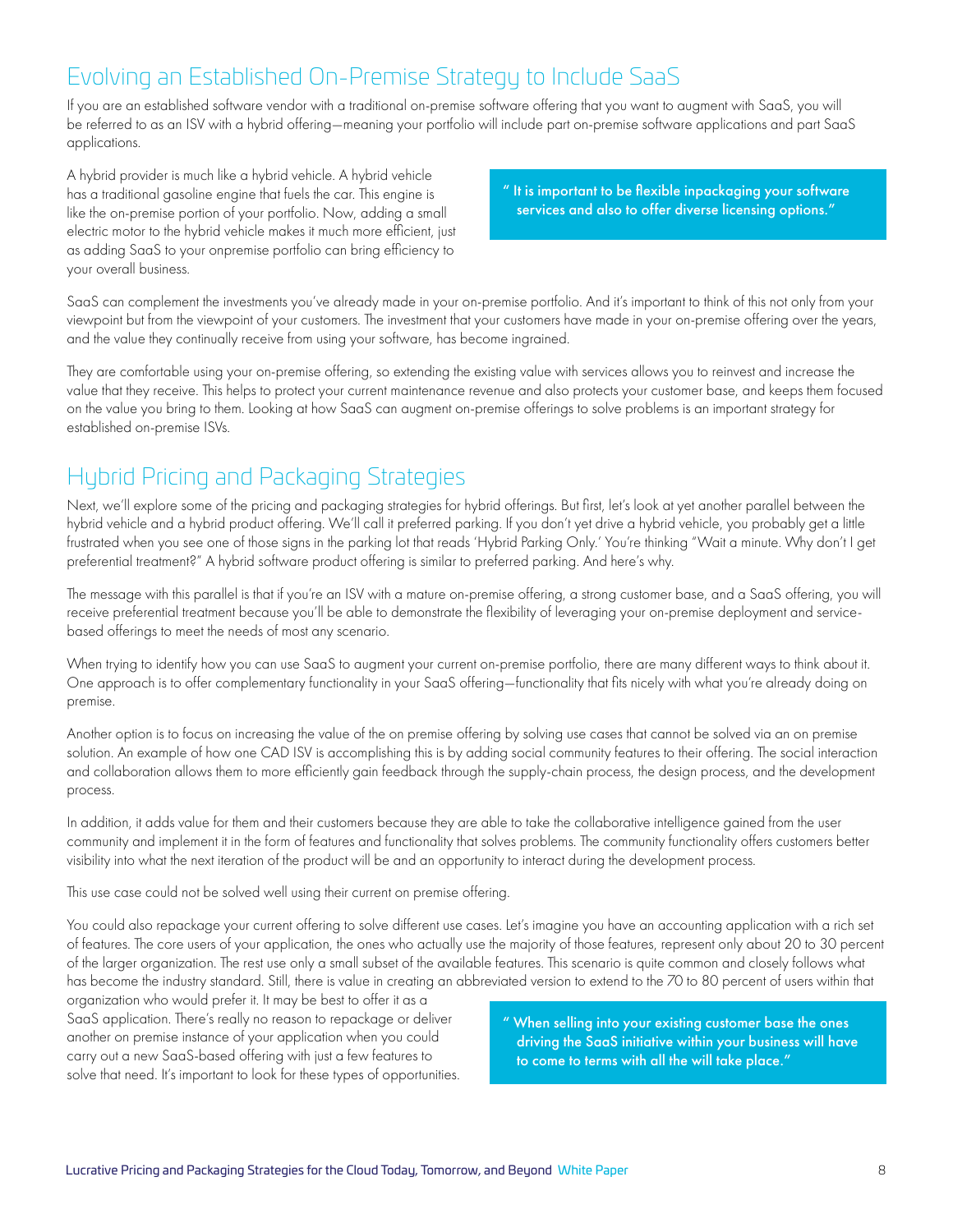### Easing into It

When selling into your existing customer base, it is critical to acknowledge the changes that will take place with moving to SaaS. Once your team does that, it doesn't mean that your customers have, and it doesn't mean that the rest of the organization has either. It's a transition. It is important to be considerate of the need to ease into adding a SaaS application to your portfolio.

Initially, one way to do that is to use license models that fit the current on-premise offering. Perhaps you don't begin with a usage-based model. Maybe, for example, you start by offering your service as an annual subscription and align it to your maintenance renewals so that your internal organization doesn't have to change their processes too much in order for you to get that service in the market. Over time, you can introduce new flexible license models that better fit the service offerings you've brought to market. Moving slowly may allow more of your customers to come with you on your journey, reducing churn and improving satisfaction.

### Pricing Is an Art-And a Science

It's very important to figure out how you are going to enter the market from a pricing, packaging, and overall strategy perspective. Whether that means flexible subscriptions, usage-based models, or even prepaid pools, is up to you. You should also be thinking about even more flexible options, such as overages, rollovers, or peak usage choices.

Figuring it all out starts by doing some homework and building a business case. Generally, ISVs begin with their on-premise perpetual license number and then think about elements like current maintenance renewal and maintenance attrition, and the existing costs of goods for their perpetual model. Next, they consider assumptions around what their renewal rate might be with a subscription.

" When developing the price point, the average breakeven point for the customer, where the cost of a SaaS subscription starts to become greater than the cost of your existing perpetual model, is somewhere around year three to four."

The average break-even point for the customer, where the cost of a SaaS subscription starts to become greater than the cost of an existing perpetual model, is somewhere around year 3-4. It doesn't matter what type of software you have, or what type of customer you're selling to, the industry benchmark standard is at least <u>two years.</u><sup>4</sup>

You can then calibrate your SaaS subscription price based upon your own objectives while considering that break-even point. So, for example, if you want to incent people to move over to the SaaS subscription, you'll push that break–even point out. If you want to keep customers on the perpetual model, which many cautious vendors do, then reel in that break–even point.

The other thing you need to think about as you build this out is whether you want to offer one-year, three-year, and five-year options. Obviously, there will be some advantage to the customer, from a pricing perspective, if they choose the five-year option versus the one-year option.

These elements essentially cover the science part of the pricing and packaging formula. Everything else you consider is art because it will have some element of your unique situation and orientation based upon your objectives, applications, and target markets.



4 https://www.pwc.com/mt/en/publications/assets/pwc-the-future-of-software-pricing-excellence-saas-pricing.pdf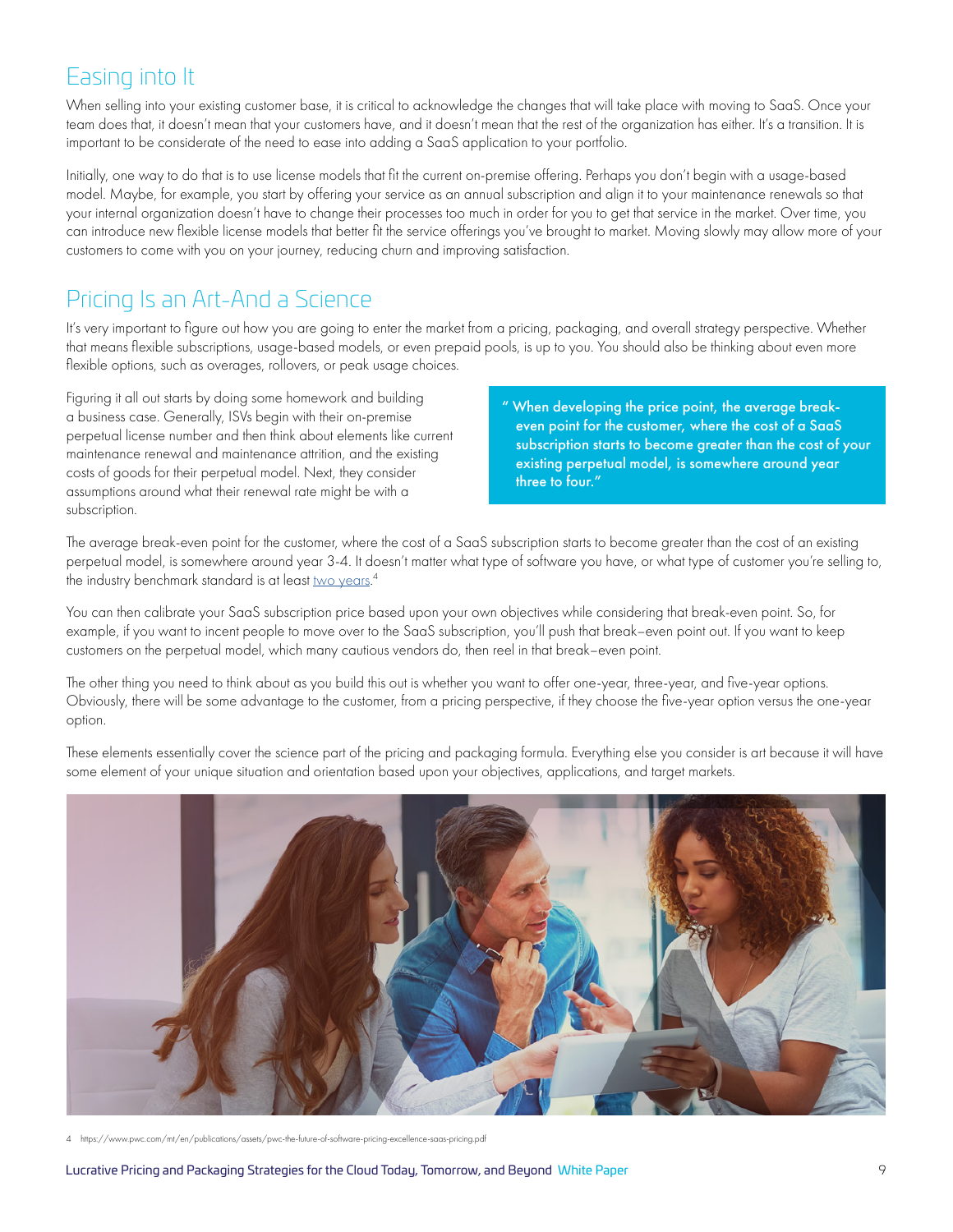

#### Conclusion

There are there many ways that technology can help mitigate the simplicity and flexibility challenges that software vendors face when pricing for the SaaS customer base. From a technology standpoint, the balance between simplicity and flexibility is an important one. To be successful with the SaaS experience you need the right components to effectively deliver on that balance of simplicity with flexibility.

A successful SaaS experience requires the ability to comply with service agreements, versatility in packaging, the agility to quickly address new opportunities with sophisticated licensing models, the ability to gather business intelligence to support usage-based billing, and strong back-office support to deliver an integrated on premise and SaaS offering.

### Thales Sentinel

Thales Sentinel is the leading global brand for software licensing, delivery and protection. Our solutions help customers to generate new revenue streams, improve operational efficiency, to increase customer satisfaction and gain valuable business insights. Based on awardwinning technology, Sentinel has a strong global customer base with over 10,000 customers, in 30 industries located in over 100 countries.

### About Thales

The people you rely on to protect your privacy rely on Thales to protect their data. When it comes to data security, organizations are faced with an increasing number of decisive moments. Whether the moment is building an encryption strategy, moving to the cloud, or meeting compliance mandates, you can rely on Thales to secure your digital transformation.

Decisive technology for decisive moments.

<sup>5</sup> https://chaotic-flow.com/saas-profitability-saas-company-is-as-saas-customer-does/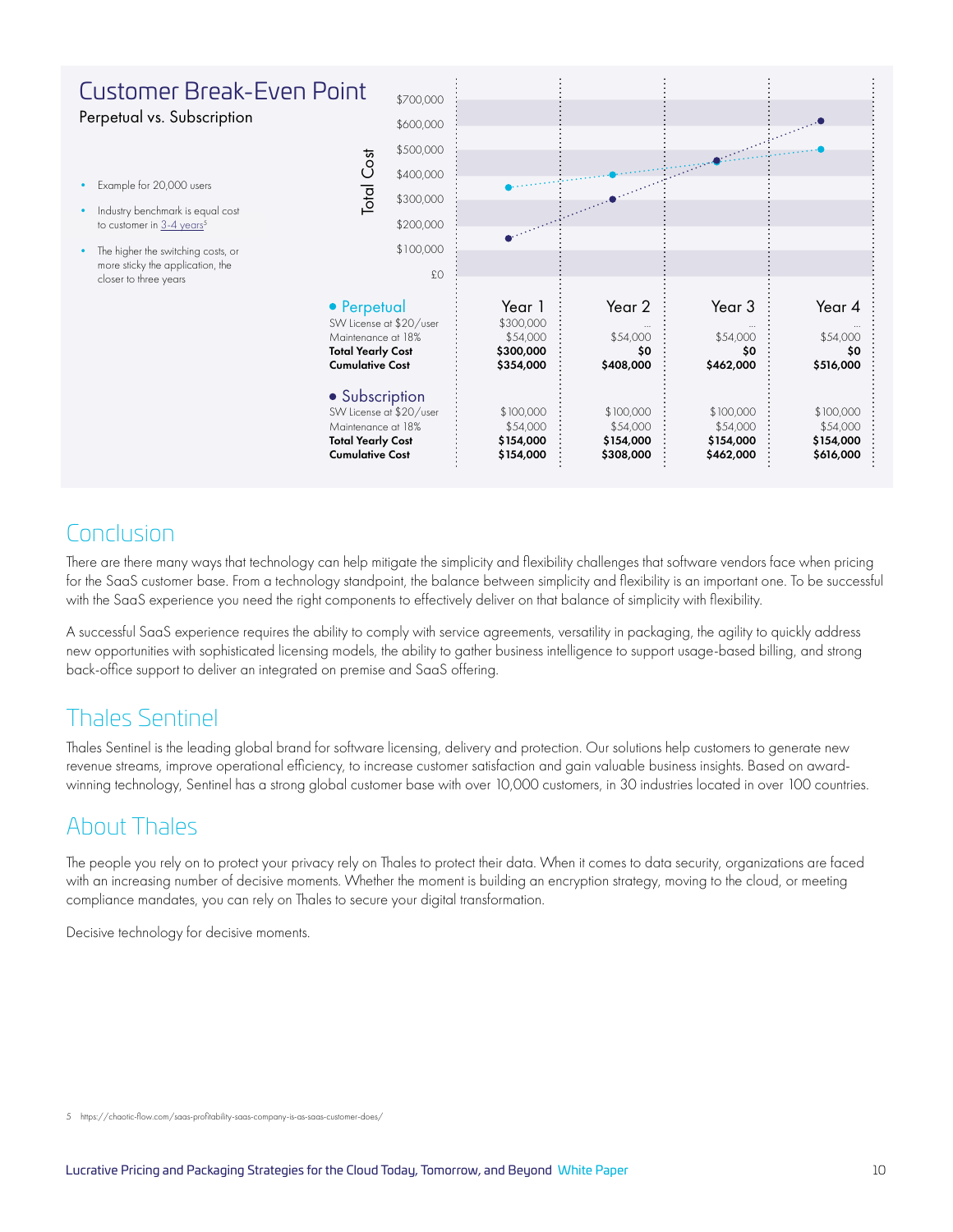

#### DEFINE

A versitile service catalog for maximum market penetration

#### PROVISION

Contracts & automate business processes to maximize efficiency

#### **CONTROL**

Service authorization to ensure service agreement compliance

#### MEASURE

Service usage for billing support & instant business insight

#### ADAPT

Service offering on-the-fly to embrace new & evolving markets